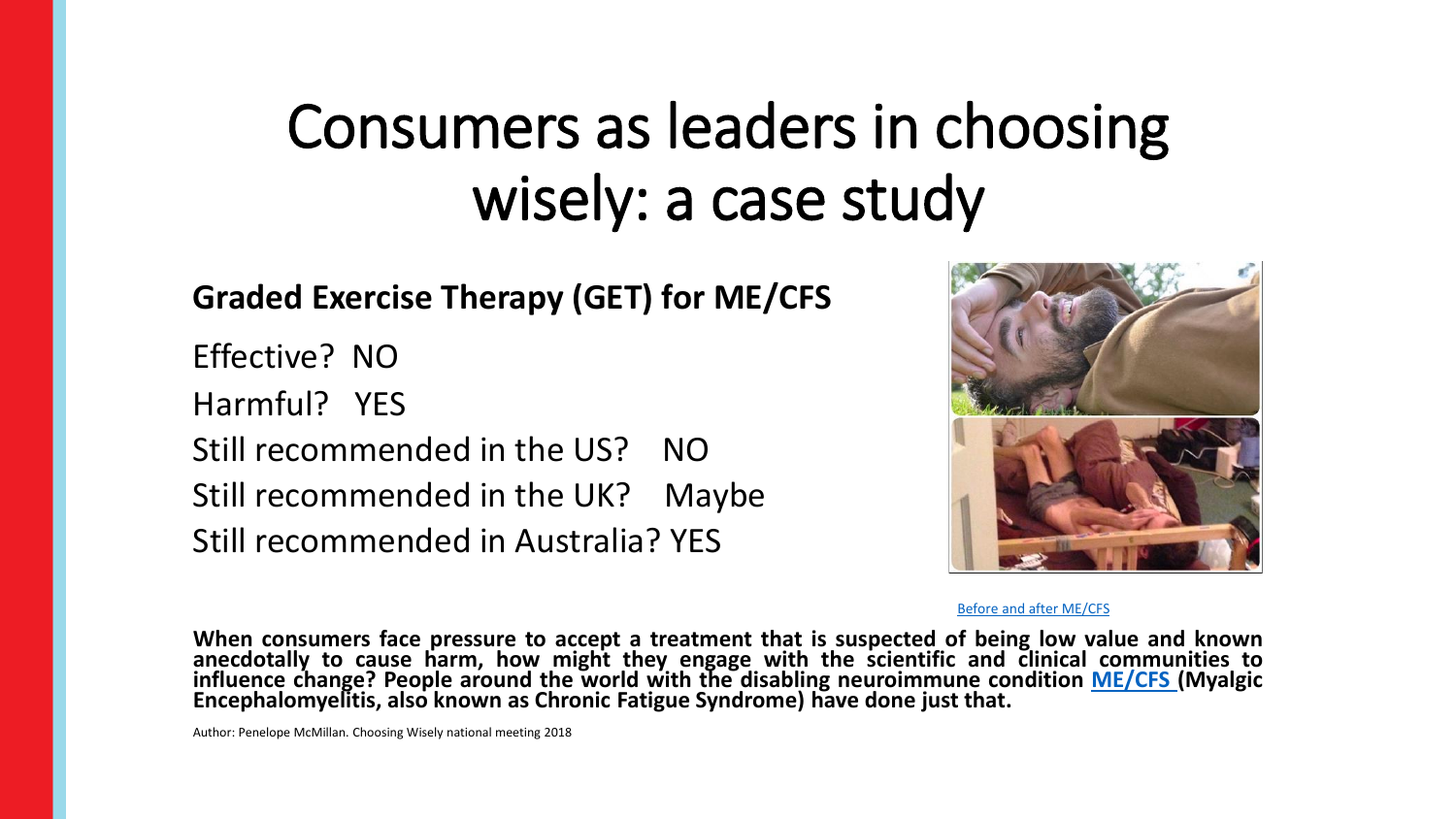## Consumers as documenters of science

What can consumers do when the science is compelling, but the clinicians, professional associations and clinical educators do not recognise or act on the science?

Australian consumer, Simone Eyssens, comprehensively documented the science and laid it out in a coherent form for use by patients, clinicians, educators and government agencies.

For an overview, read pp2-3.



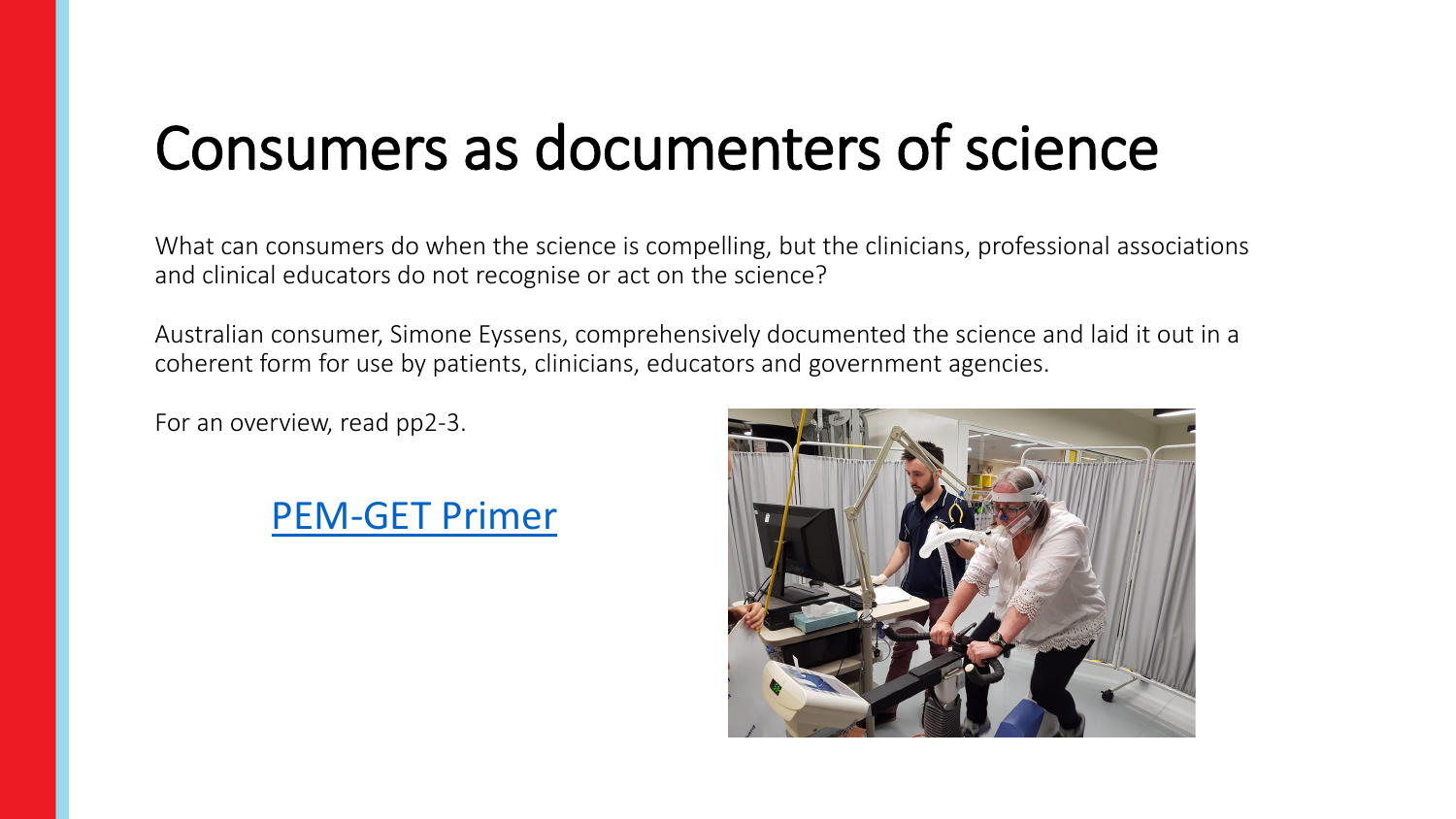### Consumers as seekers of data

What can consumers do when the data in a highly influential journal article is clearly misleading and further errors are suspected?

- "…more than [30 requests](http://www.news.com.au/technology/science/human-body/how-alem-matthees-letter-helped-solve-chronic-fatigue-syndrome-mystery/news-story/eb566e1a0f6bcaadb362818a12c2e386) to see the data under the Freedom of Information Act and still the data was not public."
- [On what basis](https://retractionwatch.com/2016/08/17/uk-tribunal-orders-release-of-data-from-controversial-chronic-fatigue-syndrome-study/) did the university claim the data could not be released? And on what basis was that overturned?
- What is the *impact on a consumer* whose illness is defined by exertion intolerance, when they persevere through court appeals to the successful data release ruling, while fighting against £250,000 of legal expenses by the university holding the data?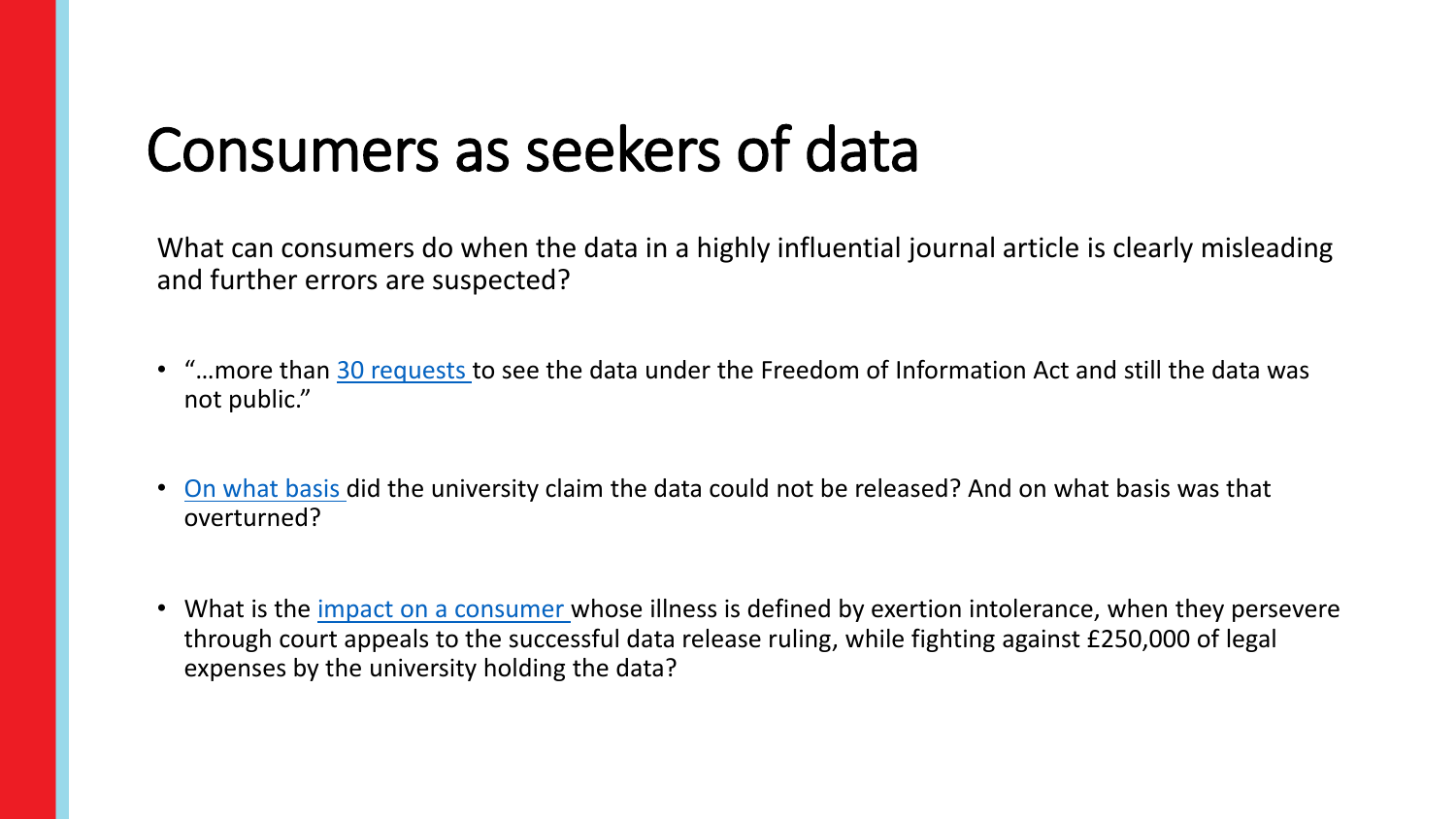## Consumers as peer reviewed authors

#### **Examples of journal articles:**

[Oct 2014](https://www.ncbi.nlm.nih.gov/pubmed/25304959) Assessment of recovery status in chronic fatigue syndrome using normative data.

[April 2016](https://www.tandfonline.com/doi/full/10.1080/21641846.2016.1160598) The biological challenge of myalgic encephalomyelitis/chronic fatigue syndrome: a solvable problem

[Dec 2016](https://www.tandfonline.com/doi/abs/10.1080/21641846.2017.1259724?journalCode=rftg20) Can patients with chronic fatigue syndrome really recover after graded exercise or cognitive behavioural therapy? A critical commentary and preliminary re-analysis of the PACE trial

[March 2017](http://journals.sagepub.com/doi/10.1177/1359105317697323) Do graded activity therapies cause harm in chronic fatigue syndrome?

[March 2018](https://bmcpsychology.biomedcentral.com/articles/10.1186/s40359-018-0218-3) Rethinking the treatment of chronic fatigue syndrome—a reanalysis and evaluation of findings from a<sup>'</sup>recent major trial of graded exercise and CBT

[Aug 2017](http://journals.sagepub.com/toc/hpqa/22/9) **- Journal of Health Psychology Special issue on the PACE trial**, with several consumer authored and co-authored articles, including Australian, Susanna [Agardy](http://journals.sagepub.com/doi/full/10.1177/1359105317715476)

#### **Examples of letters to journals:**

May 2011 The PACE Trial in chronic fatigue [syndrome: Tom Kindlon; Sarah Feehan; John](https://www.thelancet.com/journals/lancet/article/PIIS0140-6736(11)60683-1/fulltext?code=lancet-site)  Mitchell; [Andrew Kewley](https://www.thelancet.com/journals/lancet/article/PIIS0140-6736(11)60681-8/fulltext)

[Dec 2015 T](http://annals.org/aim/article-abstract/2473521/treatment-myalgic-encephalomyelitis-chronic-fatigue-syndrome)reatment of Myalgic Encephalomyelitis/Chronic Fatigue Syndrome

[Jan 2015](https://www.bmj.com/content/350/bmj.h227/rr-16) Re: Tackling fears about exercise is important for ME treatment, analysis indicates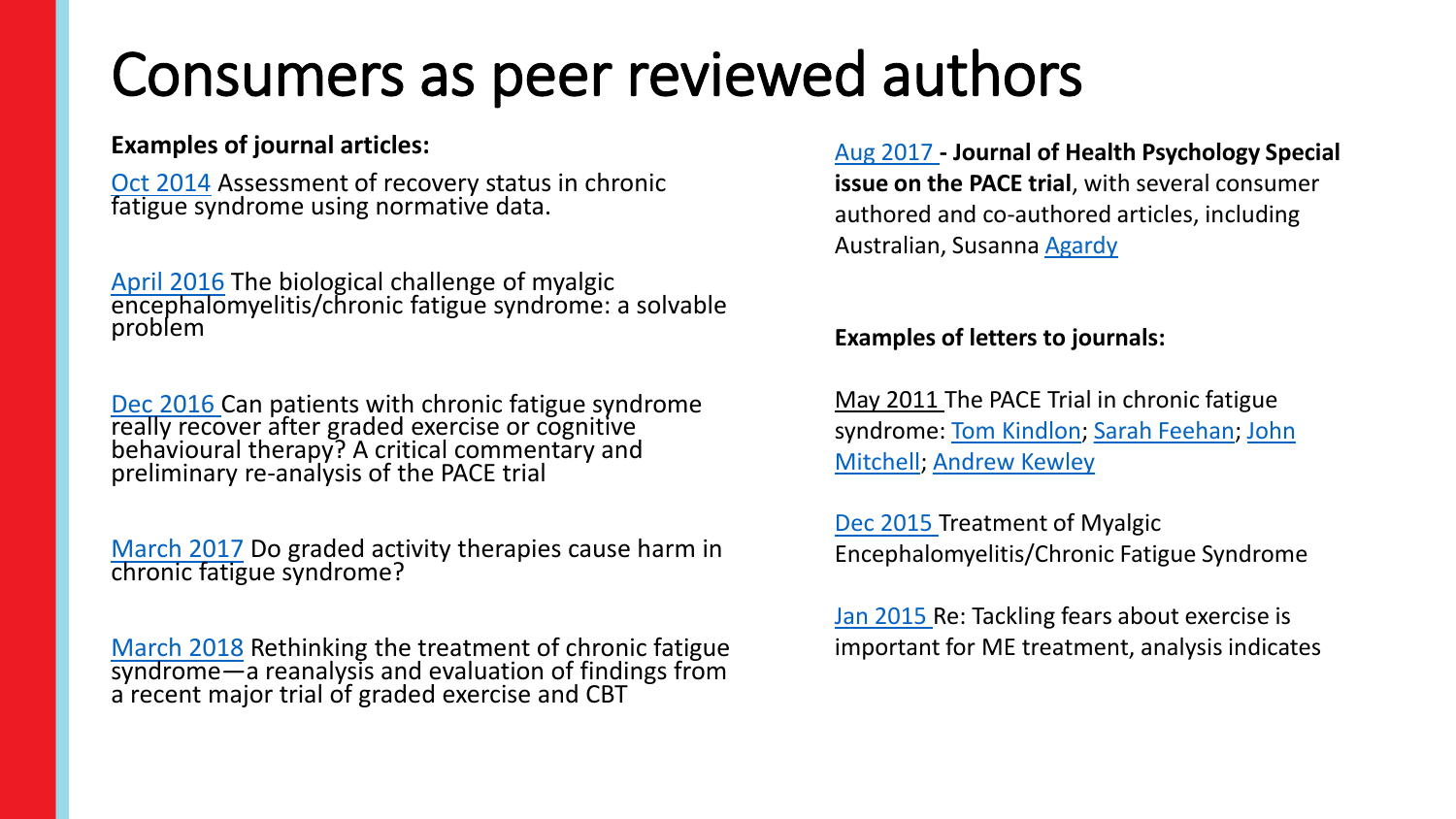# Consumers as drivers of change

- Consumers crowd-fund investigative journalist, David Tuller, to continue his [reporting](http://www.virology.ws/mecfs/) on PACE.
- Biomedical research is crowd-funded to create an alternative narrative to PACE, for example OMF [Big Data study;](https://www.omf.ngo/2018/05/09/severely-ill-big-data-study/) and patients provide their own privately funded data to studies, for example [ME/CFS Genes Study.](http://www.nova.edu/nim/research/mecfs-genes.html)
- Major petitions are delivered, including a successful UK [call for review o](https://www.change.org/p/petition-the-nice-guideline-for-cfs-me-is-unfit-for-purpose-and-needs-a-complete-revision)f NICE guidelines, which include GET; and an international [call for retraction](https://my.meaction.net/petitions/pace-trial-needs-review-now) of claims in *Lancet* and *Psych Med.*
- #MillionsMissing [social media campaign](https://www.facebook.com/MEActionNetworkAustralia/photos/a.1406628402738854.1073741829.1067718486629849/1679348188800206/?type=3&theater), Australia 2018, targets GET.
- Media support is sought, for example SBS [The Feed](https://www.youtube.com/watch?v=iym0mBx8fCI).
- Consumers publish books, including *[Through the Shadowlands.](https://www.julierehmeyer.com/throughtheshadowlands/)*
- Cort Johnson's *[Health Rising](https://www.healthrising.org/?s=Graded%20Exercise%20Therapy)* blog explains the emerging science.
- Patient led, crowd-funded documentaries, including *[Unrest](https://www.youtube.com/watch?v=JvK5s9BNLzA)*, challenge the psychosocial view of ME/CFS.



**Australians with ME/CFS are being** harmed by GET

### **BRENDAN MURPHY** CAN YOU SEE ME?